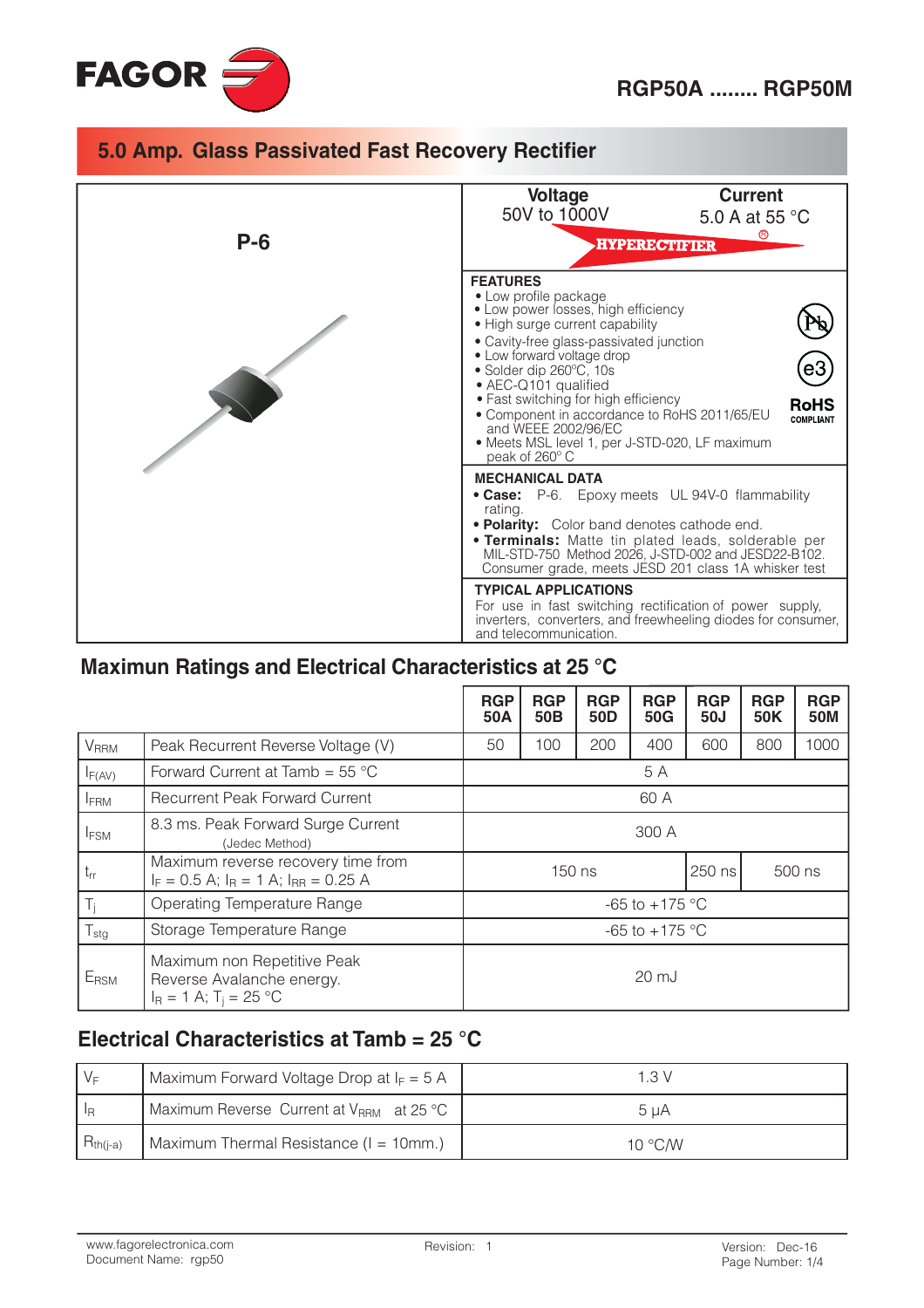

## **Ordering information**

| <b>PREFERRED P/N</b> | <b>PACKAGE CODE</b> | <b>DELIVERY MODE</b>       | <b>BASE QUANTITY</b> | UNIT WEIGHT (g) |
|----------------------|---------------------|----------------------------|----------------------|-----------------|
| RGP50M AMP           | AMP                 | AMMO BOX                   | 400                  | 1.968           |
| RGP50M TR            | TR                  | 14" diameter tape and reel | 800                  | 1.968           |

# Package Outline Dimensions: (mm) P-6

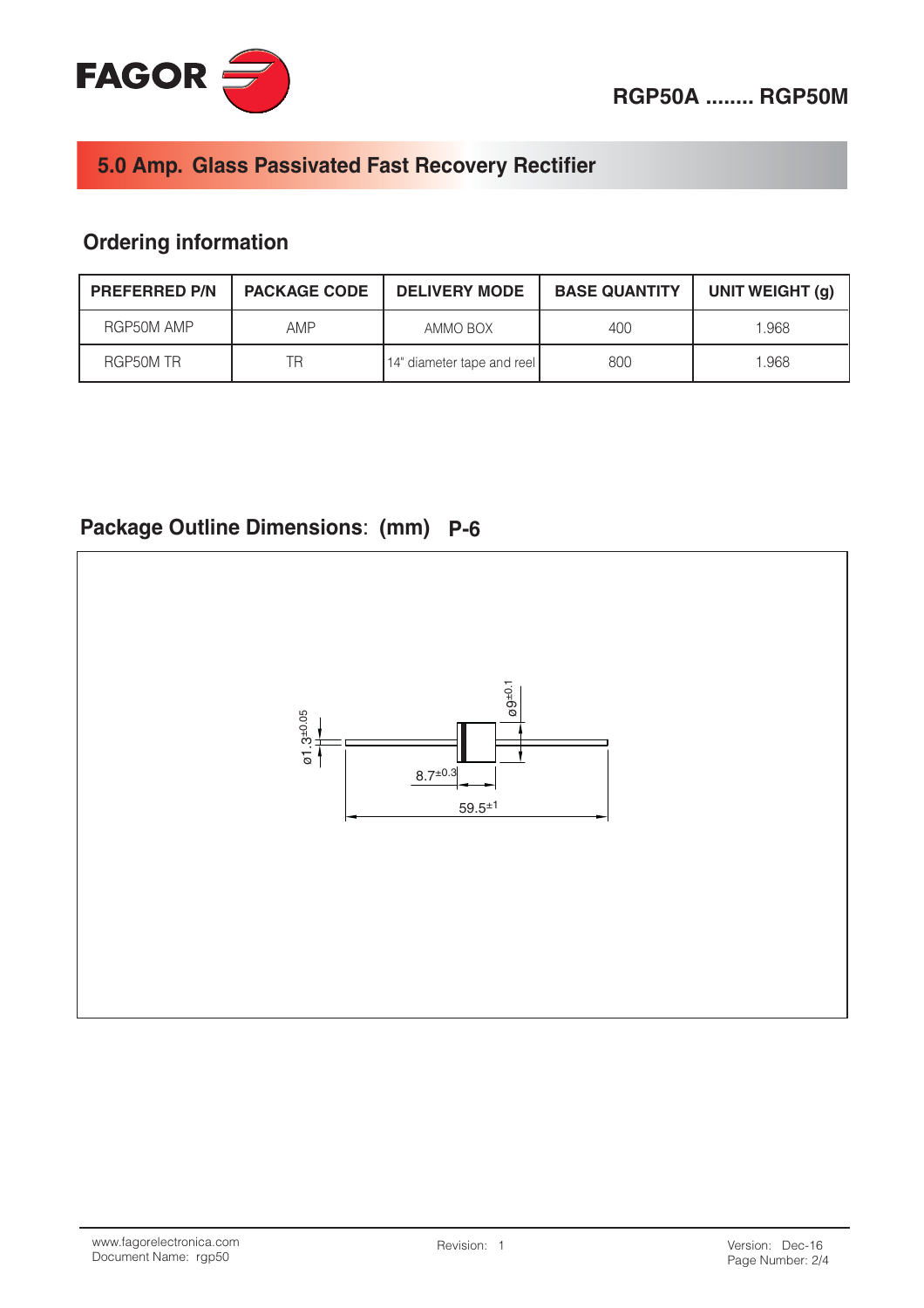

#### Ratings and Characteristics (Ta 25 °C unless otherwise noted)